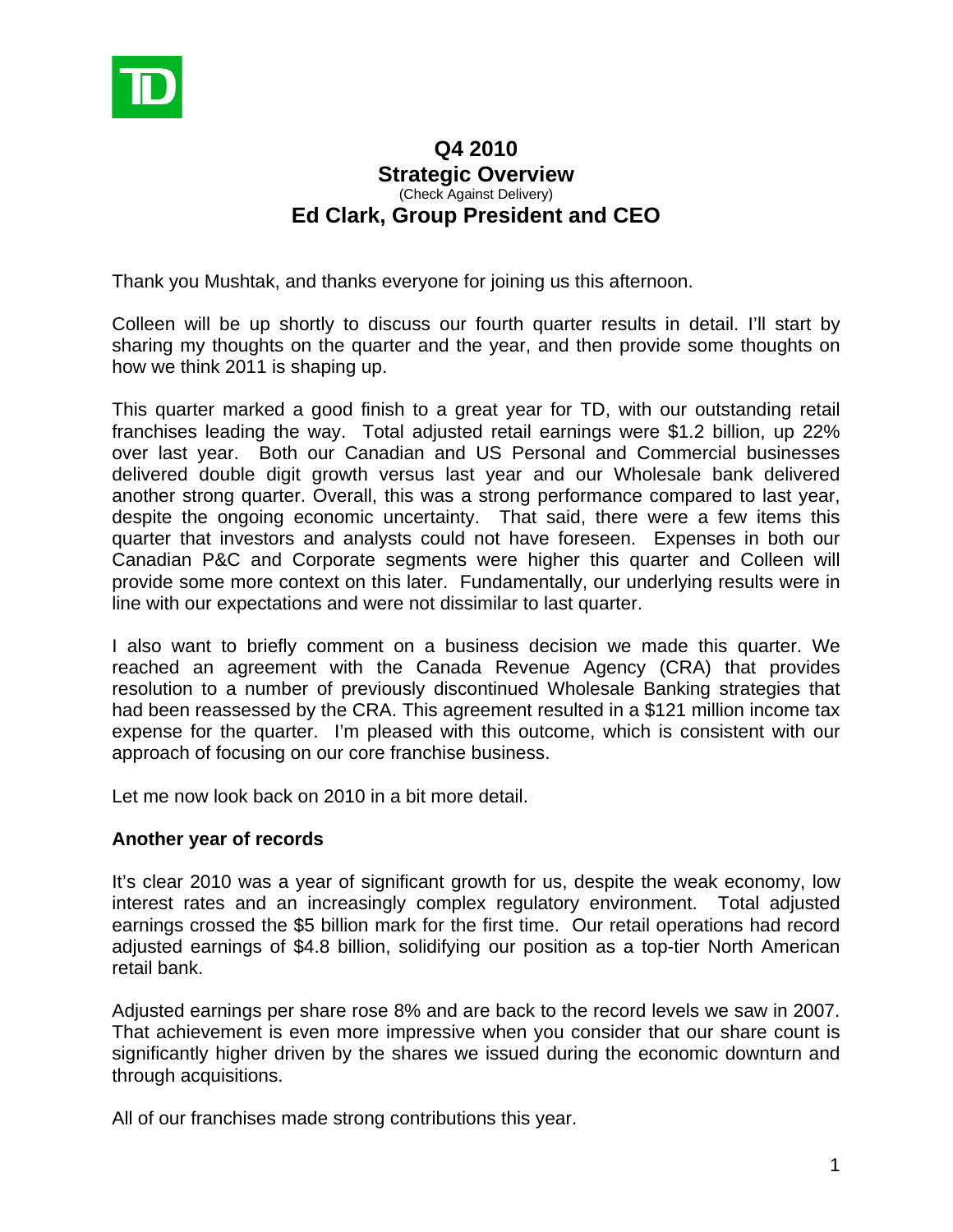

- TD Canada Trust had an outstanding year filled with records and industry recognition. TDCT is recognized as 'the' leader in delivering customer service and convenience. With the introduction of 7-day banking at over 25% of our network, we continue to show our commitment to our customers and to our model. At the same time, TDCT is a spectacular business success. In the last ten years, it has proved to be a premier retail franchise with a tremendous growth story and in 2010, it again produced record earnings.
- Our Global Wealth segment had strong momentum all year long, supported by improving equity markets. Earnings are now almost back to 2008 levels. We continued to do a great job at gathering assets, as we finished the year in the No. 2 spot in long-term mutual fund sales in the industry. We also continued to extend our leadership in the online arena. We recently introduced a Global Trading platform which allows our clients to trade on multiple exchanges and in multiple currencies.
- TD Bank, America's Most Convenient Bank, surpassed the \$1 US billion mark in adjusted earnings – a great milestone for our US team. We delivered strong organic growth with the opening of 32 new stores; we grew deposits and continued to support our customers through lending. As a result, we have taken market share. We've also grown our footprint by 23% with some key acquisitions. We like what we've seen from these recent additions to our franchise. We have the scale we need to compete. We'll continue to grow our earnings while we navigate through the economic and regulatory headwinds in the US.
- After a record year in 2009, the Wholesale team delivered another impressive year ahead of our expectations, with almost \$1 billion in adjusted earnings. This is a great testament to our client-focused strategy. This strong performance was achieved despite a tougher operating environment.

The year reflects our philosophy, which remains the same. Invest in the businesses, run simple and transparent strategies and focus on growth without going out the risk curve.

Our success was recently recognized by *Euromoney,* when the magazine named TD the Best Bank in North America for the second consecutive year.

Recently, two great TD leaders have moved into advisory roles where we can continue to tap into their knowledge and wisdom. I want to thank Bernie Dorval, who headed TD Insurance, and Bill Hatanaka, who headed Global Wealth Management for their great contributions. I look forward to getting their advice in the future.

As in the past, this great year was underpinned by TD's more than 81,000 employees, who work tirelessly to make it all happen. In a year filled with challenges and uncertainty, our team really came through for our customers and shareholders. I'm really proud of everyone's contributions bank-wide and want to thank all of them on behalf of the Board and the entire Senior Executive Team.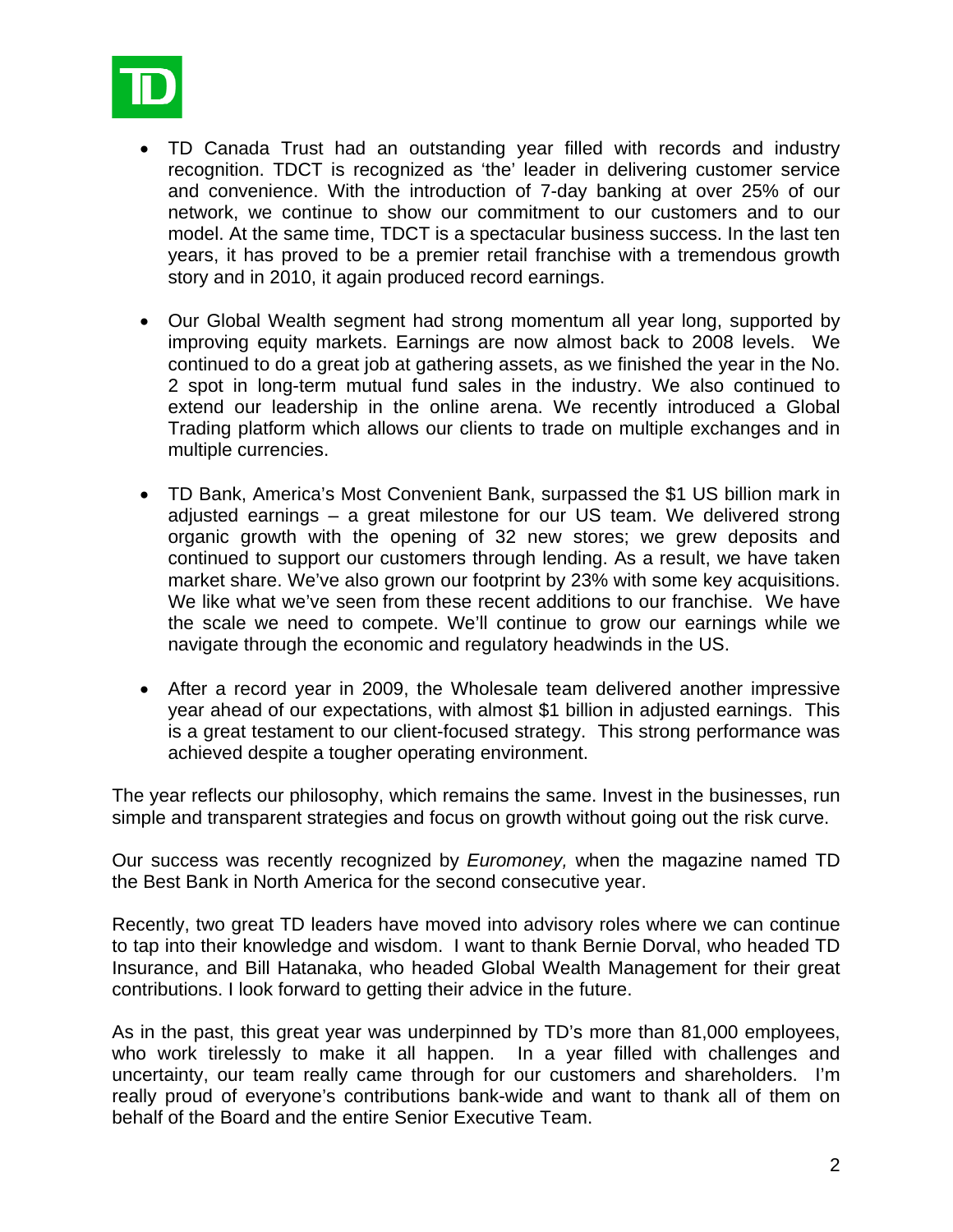

### **Outlook for 2011**

Our focus on customers and clients really proves you can grow your franchise, take market share and deliver a premium growth platform despite a tough macroeconomic climate. When we look to 2011, we think it's pretty clear that challenges and uncertainty will be continuing themes.

The global economy is on the mend, thanks in large part to the swift and co-ordinated actions of governments and central banks around the world. But there are still major structural issues that remain unresolved and the recovery has been sluggish.

Challenges such as the U.S. housing crisis and global trade imbalances are undermining investor and consumer confidence about the future. They are also acting as a drag on the recovery. Everyone's eyes are drawn to the macroeconomic environment, which continues to be weak and uncertain.

Compared to a quarter ago, our outlook for the global economy has become more negative largely because of the debt crisis affecting much of Europe. We've said before we aren't worried about direct sovereign risk to TD. But what makes us cautious is the potential impact of this crisis on the global economic recovery. However, on the ground, at an operational level, our businesses and our clients are telling us conditions are improving.

Still, most expect interest rates to remain low. At the same time, we don't expect declining PCLs to provide the same degree of tailwind that we saw in 2010. We're also facing a cooler housing market in Canada and the impact of new regulations in the U.S., which have already impacted our fee-based revenue.

But despite all this, I'm confident we have the team, the experience and the strategy in place to manage through these challenges and continue to outperform.

Let me say a few words about the proposed capital and liquidity rules, as I know they're on your mind. Let me start with liquidity. As you know, we have always been very prudent in managing our liquidity. We can easily meet the proposed rules immediately. As for capital, there are many moving parts so we cannot give you precise estimates until we get clarity on certain items.

But here's what I can tell you:

- We have strong capital position at 12.2% today and a proven ability to generate capital from our operating businesses. We will increase dividends in line with earnings growth over time.
- The new market risk rules come into effect in December 2011 our market risk RWA is expected to be 3 to 4 times the current level of \$4.5 billion.
- Our move to Basel 2 in the U.S. is a positive while IFRS will have a negative impact. Both numbers are still preliminary.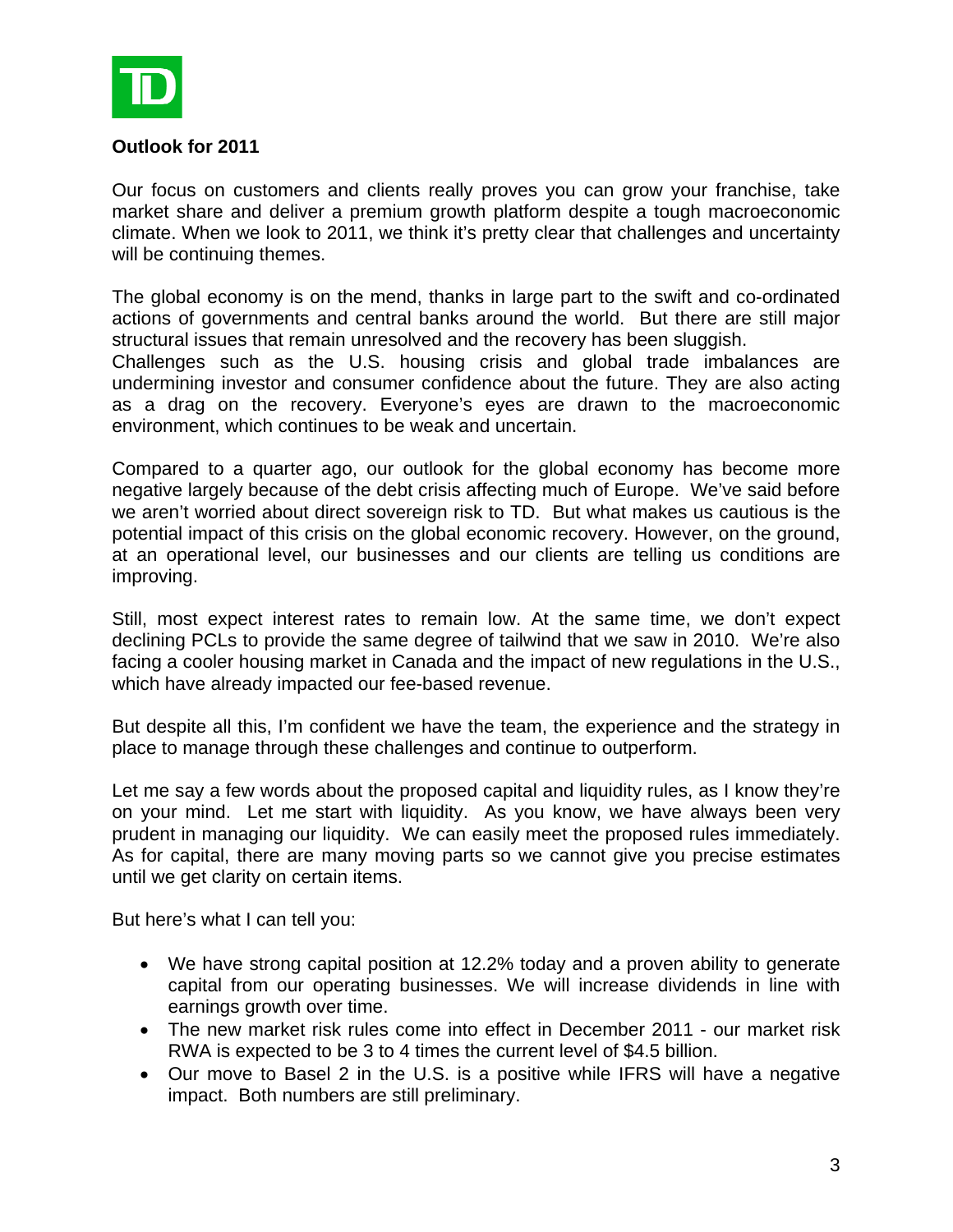

- Our risk weighted assets will increase due largely to new counterparty credit risk RWA related to derivative counterparties. Again, there are still relevant details to be finalized, before we can comfortably comment on the impact.
- What we do know is that the deductions for substantial investments will impact TD due to the size of our TD Ameritrade investment. We will get some basket relief for the deductions which will grow as tangible common equity grows. We presently disclose all the items that you need to reasonably calculate the impact on this front.

What's important to keep in mind here is that even if we use conservative estimates for all the moving parts, we feel very confident that we will not need to issue capital in order to meet the proposed rules. The real question is how much excess capital we will have. We need more clarity on the final rules and guidelines before we can be more definitive about the exact amount.

But I know that there is another issue that investors and analysts would like us to address. Can we meet the proposed rules in 2013 without the benefit of the phase-in deductions. The fact that we could meet that test, doesn't meet we should tell you we will. We don't think that the industry should be working towards a higher level of capital standard than agreed to in the proposed rules. Canadian banks are already well capitalized, have strong organic growth engines and have already displayed the ability to manage through a major economic crisis. Ultimately it is not in the best interest of investors for us to hold all of this excess capital and not benefit from the globally approved phase in of deductions. Clearly holding all that capital upfront would have a negative impact on shareholder returns.

It would also not be helpful from a public policy perspective if the industry led an "armsrace" to self-impose guidelines more severe than the current proposed rules. There is a risk that by pushing on this target the industry forces regulators to adopt this new target. While it may feel good to state the obvious, that Canadian banks could go faster than European banks, is it helpful to solving the issues in Europe to unilaterally declare a higher test than the carefully negotiated balanced solution we now have?

In addition, from a North American perspective, it is hard for me to see the advantage of overcapitalizing our banking system. This will come at the cost of reducing our ability to support loan growth, or alternatively buying franchises like South Financial or Riverside, where we have been able to unlock the lending arms of these institutions to support their customers and clients.

Finally, I want to reiterate that our dividend policy is linked to the Board's outlook on long-term, sustainable earnings rather than our capital levels. As we've said previously, we hope to be in a better position to give you some guidance during our Q1 2011 earnings call.

2011 will definitely be a challenging and uncertain year, but in a sense, we're used to that. We've continued to deliver sustainable, long-term growth and have consistently proven that our strategy of focusing on high quality, reliable and lower-risk retail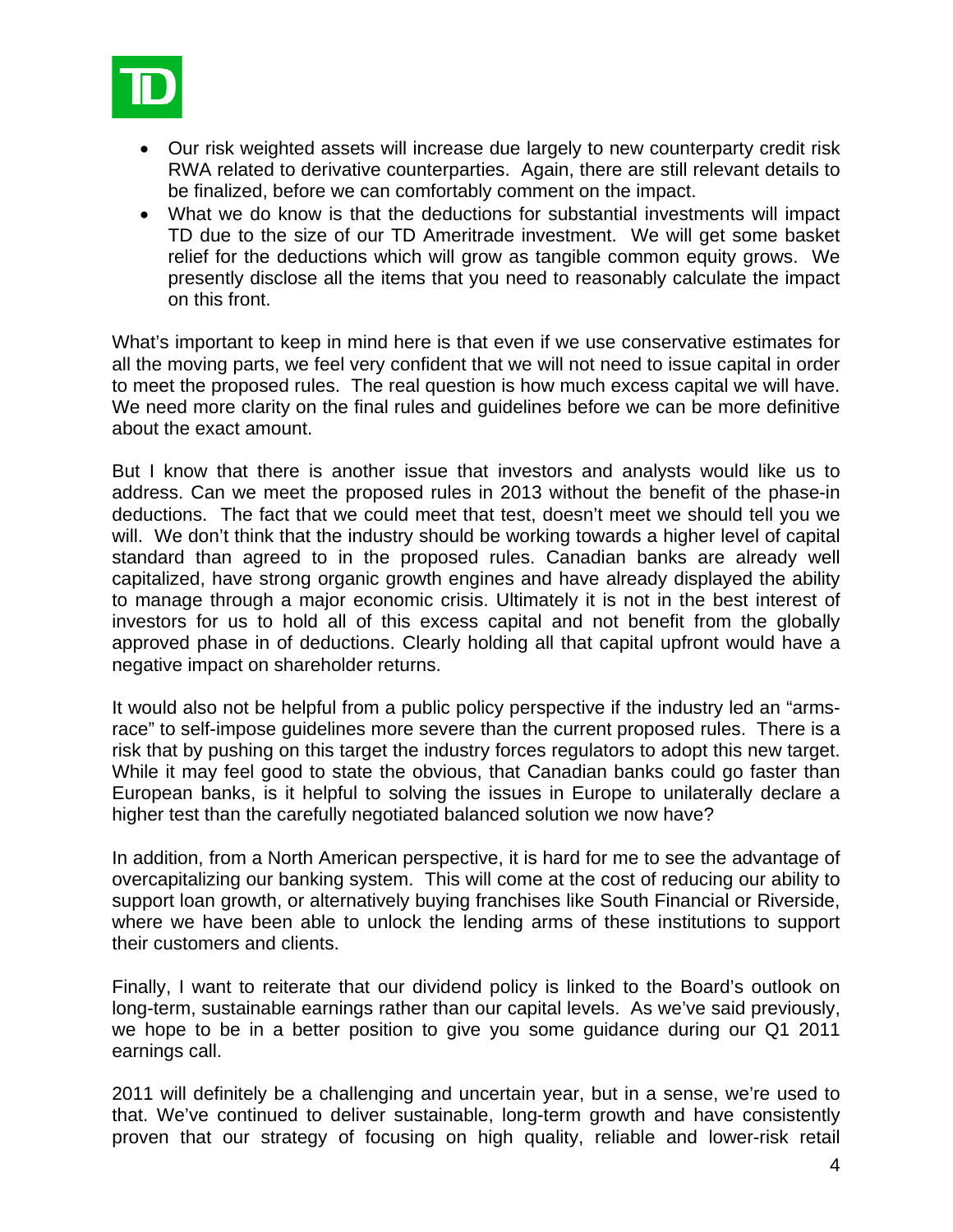

earnings is the right one. We remain committed to delivering 7-10% adjusted EPS growth target over the medium term, as we have in the past. As to 2011, we expect that we can at least meet this goal.

With that, let me wrap up.

We had a good quarter which capped off a great year for TD. Our Canadian P&C business performed very well, even as we've seen moderation in the pace of volume growth. Our U.S. P&C business delivered strong results despite macroeconomic challenges. I'm confident we've built a competitive U.S. growth platform focused on long-term profitability. Wholesale delivered strong results which surpassed our expectations and Wealth Management continued to build on its momentum.

I'm truly proud of TD's many successes in 2010 and I'm looking forward to 2011.

Now, let me turn the call over to Colleen.

## **Call Closing**

Let me close with a few key points.

First, we had a great year, anchored by impressive results from our retail businesses on both sides of the border. We're very pleased with the growth and record levels of profit we delivered in 2010.

Second, although we're still cautious about the economy and its impact on our businesses, as we look into 2011, we've proven we can outperform. In spite of all the ongoing uncertainty, I know we'll continue to grow and deliver for our shareholders.

Third, we've succeeded by keeping our business model intact, focusing on our customers and investing across our franchises to build for the future. That's exactly what it will take to succeed in the year ahead and I'm confident TD and its incredibly dedicated employees will continue to get the job done.

Thank you.